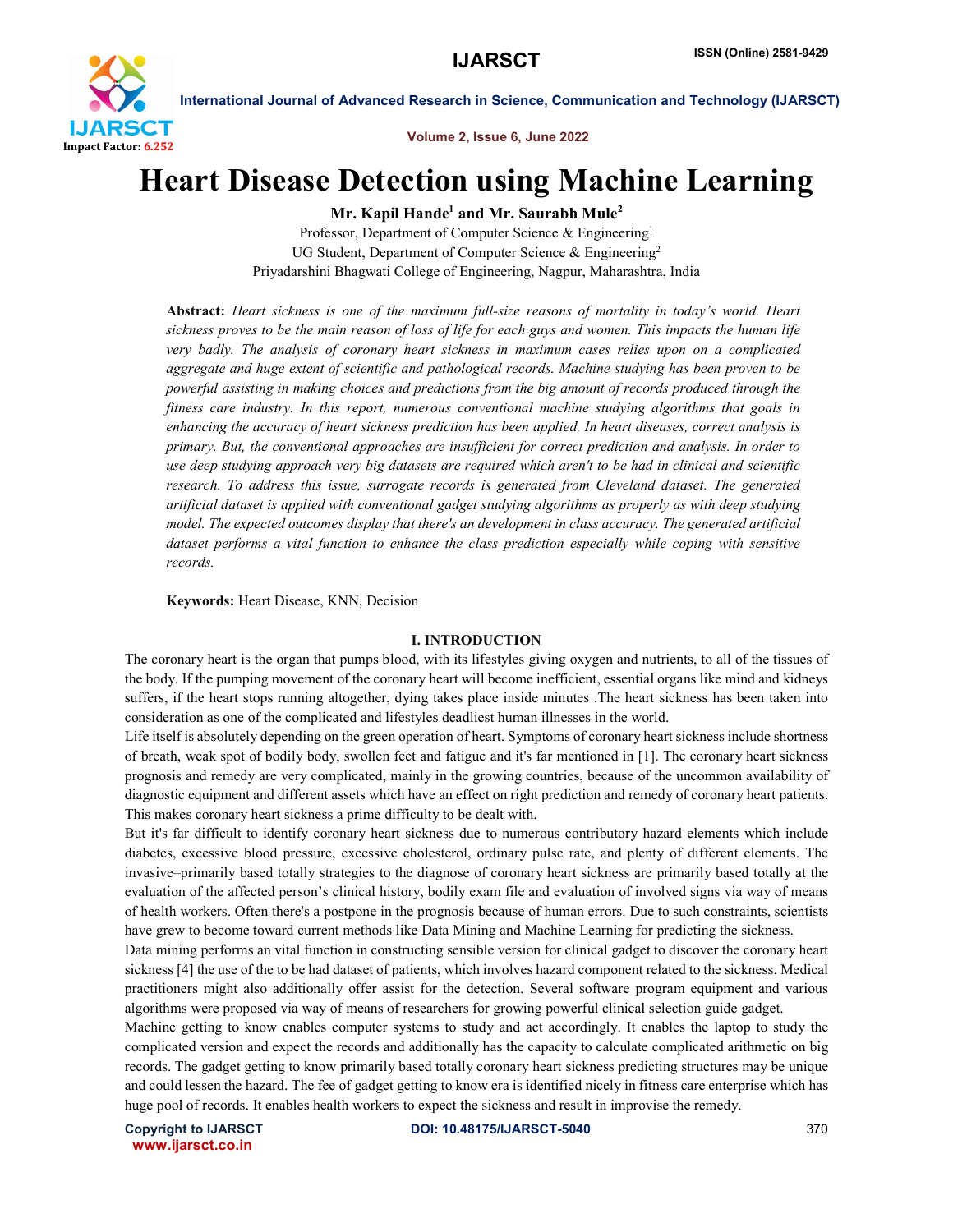

#### Volume 2, Issue 6, June 2022

Machine getting to know predictive models which include selection tree, k-nearest neighbor, random forest, guide vector gadget are applied to expect whether or not someone is having coronary heart sickness or now no longer. However, clinical records are regularly constricted via way of means of smaller units of observations than what's usually desired to permit for enough education and trying out of fashions constructed the use of gadget getting to know algorithms.

Without sufficiently sized records units, it's far very tough to decide if a version is generalizable to formerly unseen units of records. Using artificial records to triumph over constraints inherent in small clinical studies records units will be a technique to guard affected person privacy and permit for utility of gadget getting to know algorithms. The large records units permit for sufficiently sized education and trying out walls which allow the gadget getting to know set of rules to study from enjoy via way of means of publicity to a huge set of observations, after which to be examined upon some other huge set of observations which have now no longer formerly been brought to the version.

Using the artificial records, we educate and validate the Machine Learning Models then examine the prediction final results accuracy to that the use of the unique observations. Once happy with the consistency of type prediction among the unique records set and the surrogate records set, we generate an multiplied surrogate records set in degree three. While primarily based totally at the Cleveland records set, this multiplied set consists of formerly unstudied attributes. This multiplied records set is used to check and educate a neural community version [8, 9] the use of the Keras API for Python, having partitioned the artificial records into huge trying out and education subsets.

We then examine the final results of the prediction accuracy of the deep getting to know version to the conventional gadget getting to know fashions. We locate that the use of the multiplied surrogate records set to construct a deep getting to know version effects in the satisfactory type prediction accuracy and stability.

The work proposed on this paper recognition specially on numerous statistics mining practices which might be hired in coronary heart disorder prediction. Human coronary heart is the foremost a part of the human body. Basically, it regulates blood waft for the duration of our body. Any irregularity to coronary heart can purpose misery in different elements of body. Any kind of disturbance to everyday functioning of the coronary heart may be categorised as a Heart disorder. In today's current international, coronary heart disorder is one of the primary motives for prevalence of maximum deaths.

Heart disorder might also additionally arise because of bad way of life, smoking, alcohol and high consumption of fats which might also additionally purpose hypertension [2]. According to the World Health Organization greater than 10 million die due to Heart illnesses each unmarried 12 months across the international. A wholesome way of life and earliest detection are best approaches to save you the coronary heart associated illnesses. The principal venture in today's healthcare is provision of best high-satisfactory offerings and powerful correct diagnosis [1].

Even if coronary heart illnesses are observed because the high supply of dying in the international in current years, they may be additionally those that may be managed and controlled effectively. The complete accuracy in control of a disorder lies at the right time of detection of that disorder. The proposed paintings makes an try to discover those coronary heart illnesses at early level to keep away from disastrous consequences.

Records of big set of scientific statistics created with the aid of using scientific specialists are to be had for analysing and extracting precious expertise from it. Data mining strategies are the way of extracting precious and hidden records from the big quantity of statistics to be had. Mostly the scientific database includes discrete records.

Hence, selection making the use of discrete statistics will become complicated and hard task. Machine Learning (ML) that's sub-field of statistics mining handles big scale well-formatted dataset efficiently. In the scientific field, device studying may be used for diagnosis, detection and prediction of numerous illnesses. The principal intention of this report is to offer a device for docs to discover coronary heart disorder as early level [5]. This in flip will assist to offer powerful remedy to sufferers and keep away from severe consequences. ML performs a completely vital position to discover the hidden discrete styles and thereby examine the given statistics.

After evaluation of statistics ML strategies assist in coronary heart disorder prediction and early diagnosis. This paper presents overall performance evaluation of numerous ML strategies such as KNN,Decision Tree and Random Forest for predicting coronary heart disorder at an early level [3].

Now a days, coronary heart sickness prediction has been a first-rate idea in latest international that is impacting the society in the direction of fitness. The main idea is to discover the age institution and coronary heart fee the usage of the Random woodland algorithm. Our undertaking tells how the coronary heart fee and situation is expected primarily based totally at the inputs which include blood stress and lots of extra being furnished with the aid of using the person to a

www.ijarsct.co.in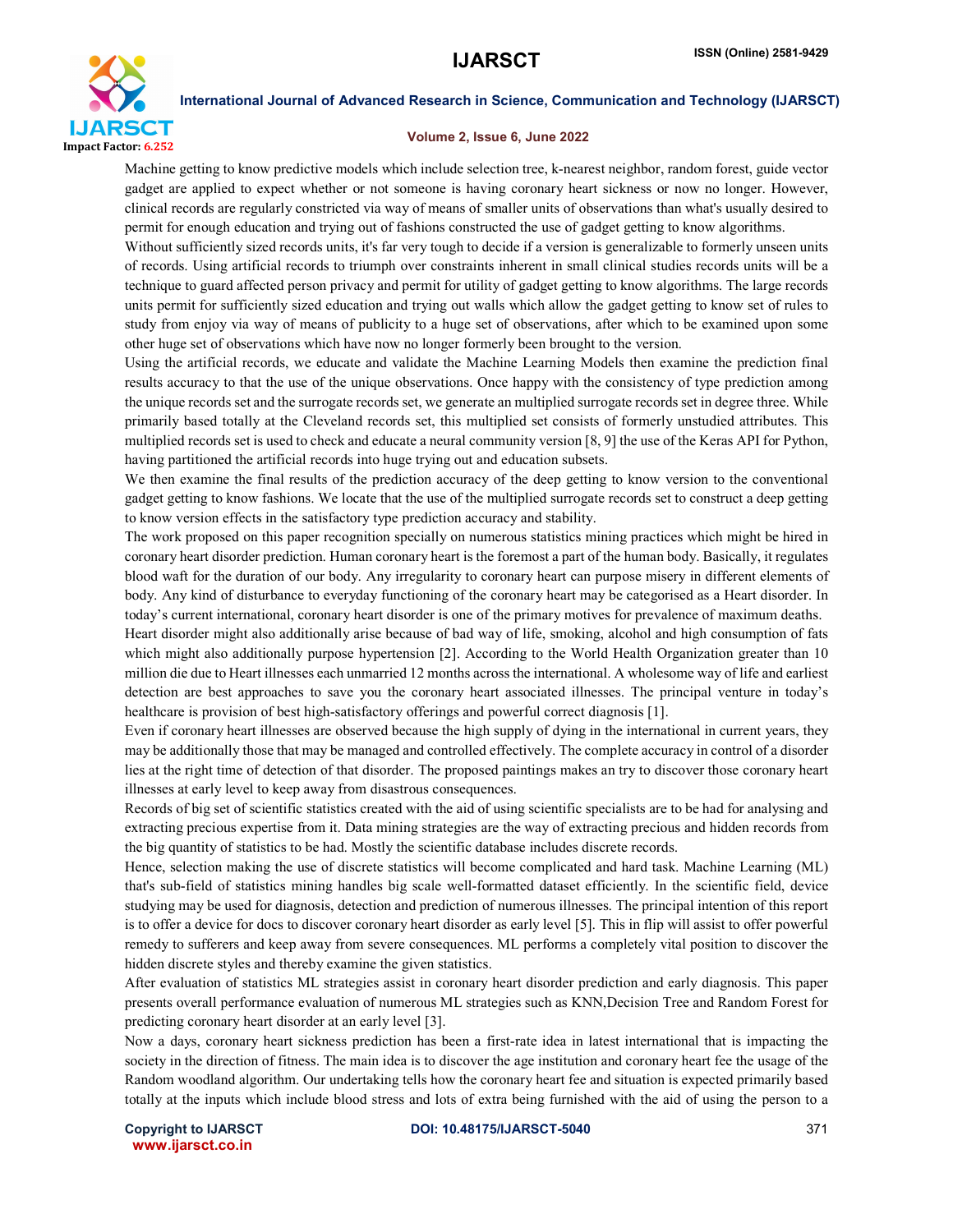

#### Volume 2, Issue 6, June 2022

system. This is being plenty higher way while it comes with others algorithms the implementation of RFA offers the higher revel in and offer correct result.

This enables in early prediction of the sickness and is used in lots of ways, wherein as it's miles being furnished with the input, if you want to discover the coronary heart fee primarily based totally at the fitness situation. Over the ultimate decade, coronary heart sickness or cardiovascular remains the number one foundation of demise global. An estimate with the aid of using the World Health Organization, that over 17.nine million deaths arise each yr global due to cardiovascular sickness, and of those deaths, 80% are due to coronary artery sickness and cerebral stroke [1]. The large variety of deaths is not common among low and middle-earnings countries [2].

Many predisposing elements which include non-public and expert behavior and genetic predisposition money owed for coronary heart sickness. Various routine hazard elements which include smoking, overuse of alcohol and cafeine, stress, and physical state of being inactive together with different physiological elements like obesity, hypertension, excessive blood cholesterol, and pre-present coronary heart situations are predisposing elements for coronary heart sickness. The efficient and correct and early scientific analysis of coronary heart sickness performs a vital position in taking preventive measures to save you demise.

Data mining refers back to the extraction of required information from big datasets in diverse fields which include the scientific field, enterprise field, and academic field. Machine learning is one of the maximum hastily evolving domain names of artifcial intelligence. These algorithms can examine big statistics from diverse fields, one such essential field is the scientific field.

It is a replacement to recurring prediction modeling approach the usage of a laptop to advantage an information of complicated and non-linear interactions amongst different elements with the aid of using reducing the mistakes in anticipated and actual outcomes [3]. Data mining is exploring big datasets to extract hidden vital selection making statistics from a set of a beyond repository for destiny evaluation. The scientific field accommodates tremendous statistics of patients. These statistics want mining with the aid of using diverse machine gaining knowledge of algorithms.

Healthcare specialists do evaluation of those statistics to obtain effective diagnostic selection with the aid of using fitness care specialists. Medical statistics mining the usage of classification algorithms presents medical resource thru evaluation. It assessments the classification algorithms to are expecting coronary heart sickness in patients [4].

Data mining is the method of extracting precious statistics and statistics from big databases. Various statistics mining strategies which include regression, clustering, affiliation rule and classification strategies like selection tree, random forest and K-nearest neighbor are used to classify diverse coronary heart sickness attributes in predicting coronary heart sickness.

A comparative evaluation of the classification strategies is used [5]. In this studies, I even have taken dataset from the UCI repository. The classification version is evolved the usage of classification algorithms for prediction of coronary heart sickness. In this studies, a dialogue of algorithms used for coronary heart sickness prediction, contrast the various present structures is made. It additionally mentions similarly studies and development possibilities in it.

#### II. LITEREATURE SURVEY

[1]. Mohammed Abdul Khaleel has given paper in the Survey of Techniques for mining of data on Medical Data for Finding Frequent Diseases locally. This paper focus on dissect information mining procedures which are required for medicinal information mining particularly to find locally visit illnesses, for example, heart infirmities, lung malignancy, bosom disease et cetera. Information mining is the way toward extricating information for finding inactive examples which Vembandasamy et al. performed a work, to analyze and detect heart disease. In this the algorithm used was Naive Bayes algorithm. In Naïve Bayes algorithm they used Bayes theorem. Hence Naive Bayes has a very power to make assumption independently. The used data-set is obtained from a diabetic research institutes of Chennai, Tamilnadu which is leading institute. There are more than 500 patients in the dataset. The tool used is Weka and classification is executed by using 70% of Percentage Split. The accuracy offered by Naive Bayes is 86.419%.

[2]. Costas Sideris, Nabil Alshurafa, Haik Kalantarian and Mohammad Pourhomayoun have given a paper named Remote Health Monitoring Outcome Success prediction using First Month and Baseline Intervention Data. RHS systems are effective in saving costs and reducing illness. In this paper, they portray an upgraded RHM framework, Wanda- CVD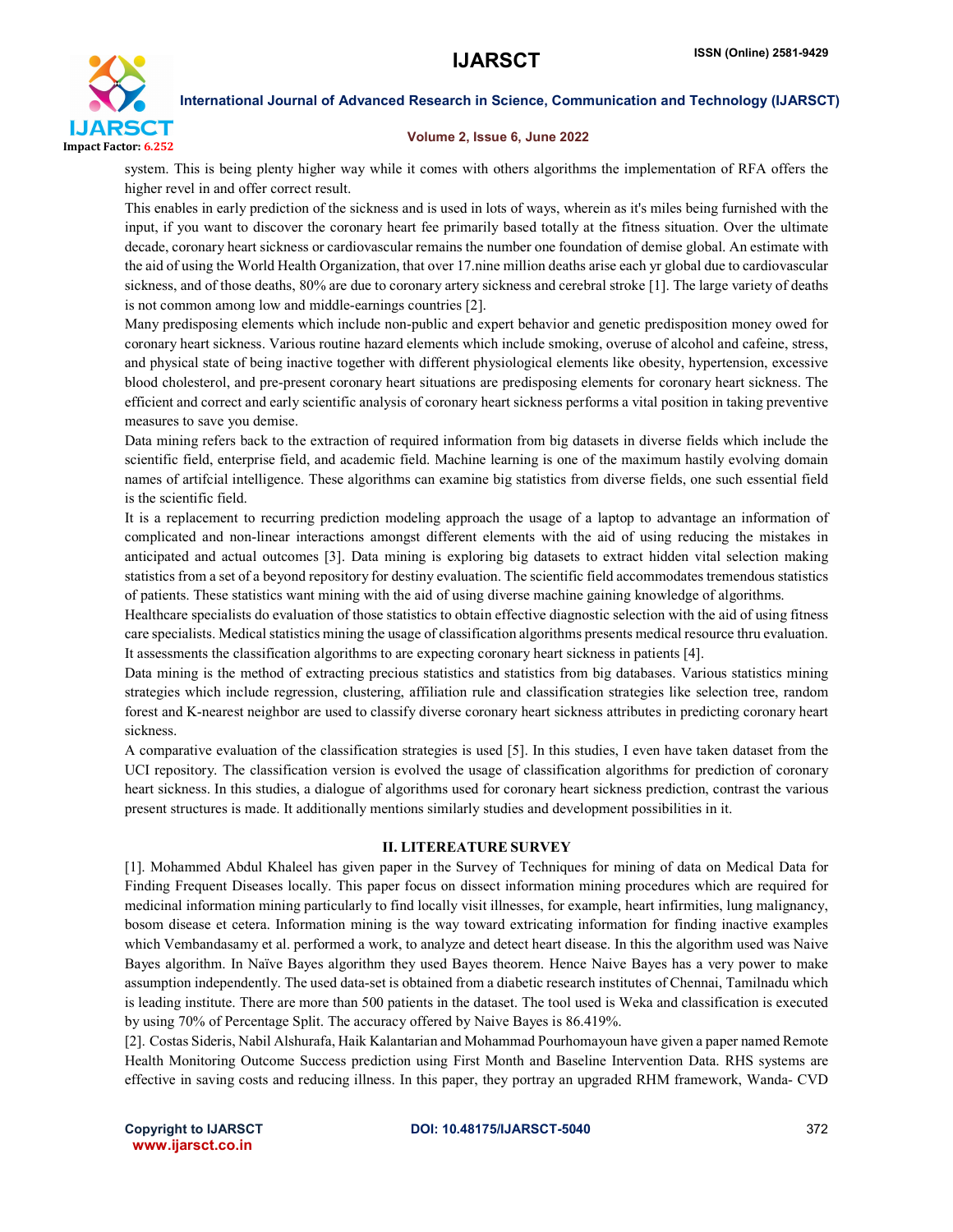

#### Volume 2, Issue 6, June 2022

that is cell phone based and intended to give remote instructing and social help to members. CVD counteractive action measures are perceived as a basic focus by social insurance associations around the world.

[3]. L.Sathish Kumar and A. Padmapriya has given a paper named Prediction for similarities of disease by using ID3 algorithm in television and mobile phone. This paper gives a programmed and concealed way to deal with recognize designs that are covered up of coronary illness. The given framework utilize information mining methods, for example, ID3 algorithm. This proposed method helps the people not only to know about the diseases but it can also help's to reduce the death rate and count of disease affected people.

[4]. M.A.Nishara Banu and B.Gomathy has given a paper named Disease Predicting system using data mining techniques. In this paper they talk about MAFIA (Maximal Frequent Item set algorithm) and K-Means clustering. As classification is important for prediction of a disease. The classification based on MAFIA and K-Means results in accuracy.

[5]. Wiharto and Hari Kusnanto have given a paper named Intelligence System for Diagnosis Level of Coronary Heart Disease with K-Star Algorithm. In this paper they exhibit an expectation framework for heart infection utilizing Learning vector Quantization neural system calculation The neural system in this framework acknowledges 13 clinical includes as information and predicts that there is a nearness or nonattendance of coronary illness in the patient, alongside various execution measures.

[6]. D.R. PatiI and Jayshril S. Sonawane have given a paper named Prediction of Heart Disease Using Learning Vector Quantization Algorithm. In this paper they exhibit an expectation framework for heart infection utilizing Learning vector Quantization neural system calculation The neural system in this framework acknowledges 13 clinical includes as information and predicts that there is a nearness or nonattendance of coronary illness in the patient, alongside various execution measures.

#### III. WORK DONE

#### 3.1 Working Principle

### A. K-Nearest Neighbours (KNN)

KNN is a non-parametric machine learning algorithm. The KNN algorithm is a supervised learning method. This means that all the data is labelled and the algorithm learns to predict the output from the input data. The data is divided into training and test sets. Now the test data is predicted on the model built. For continuous variables, Euclidean distance, Manhattan distance and Minkowski distance measures can be used.



Figure 1. Accuracy Scores of KNN

K-Nearest Neighbour is one of the only Machine Learning algorithms primarily based totally on Supervised Learning technique. K-NN set of rules assumes the similarity among the brand new case/records and to be had instances and positioned the brand new case into the class this is maximum just like the to be had categories.

K-NN set of rules may be used for Regression in addition to for Classification however in the main it's far used for the Classification problems. K-NN is a non-parametric set of rules, this means that it does now no longer make any assumption on underlying records. Example: Suppose, we've an photograph of a creature that appears just like cat and canine, however we need to realize both it's far a cat or canine.

KNN Classifier



www.ijarsct.co.in

Copyright to IJARSCT **DOI: 10.48175/IJARSCT-5040** 373 Figure 2.KNN Algorithm Result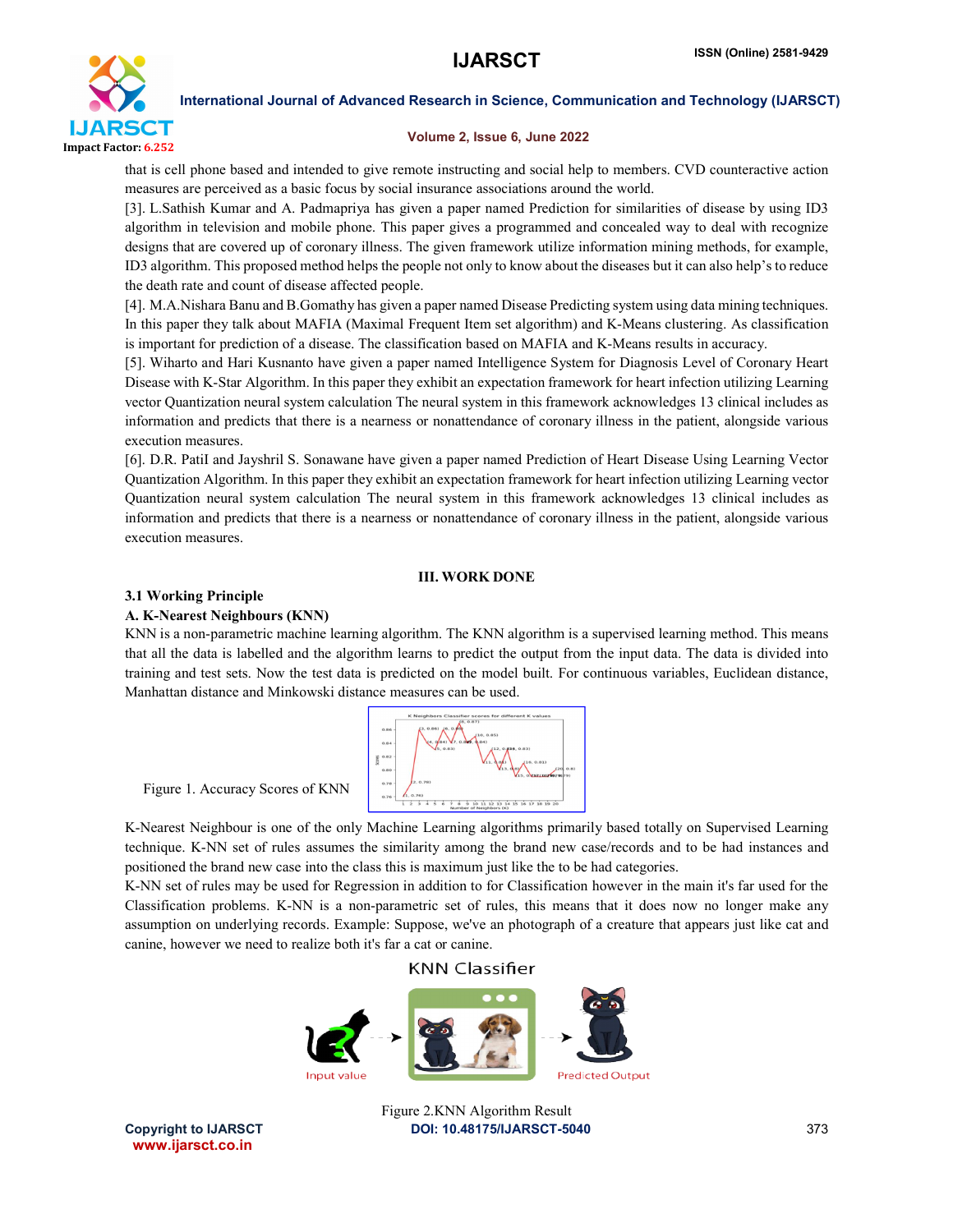

#### Volume 2, Issue 6, June 2022

Suppose there are categories, i.e., Category A and Category B, and we've a brand new records factor x1, so this records factor will lie wherein of those categories.

To clear up this sort of problem, we want a K-NN set of rules. With the assist of K-NN, we are able to without problems become aware of the class or magnificence of a specific dataset





The K-NN running may be defined on the premise of the underneath set of rules:

Step-1: Select the range K of the acquaintances

Step-2: Calculate the Euclidean distance of K range of acquaintances

Step-3: Take the K nearest acquaintances as in step with the calculated Euclidean distance.

Step-4: Among those ok acquaintances, rely the range of the records factors in every class.

Step-5: Assign the brand new records factors to that class for which the range of the neighbor is maximum. Step-6: Our version is ready.

Suppose we've a brand new records factor and we want to place it withinside the required class.





Firstly, we can pick out the range of acquaintances, so we can pick out the ok=5. Next, we can calculate the Euclidean distance among the records factors. The Euclidean distance is the gap among factors, which we've already studied in geometry



Figure Closed Neighbour

By calculating the Euclidean distance we were given the closest acquaintances, as 3 nearest acquaintances in class A and nearest acquaintances in class B. Consider the underneath photograph:

www.ijarsct.co.in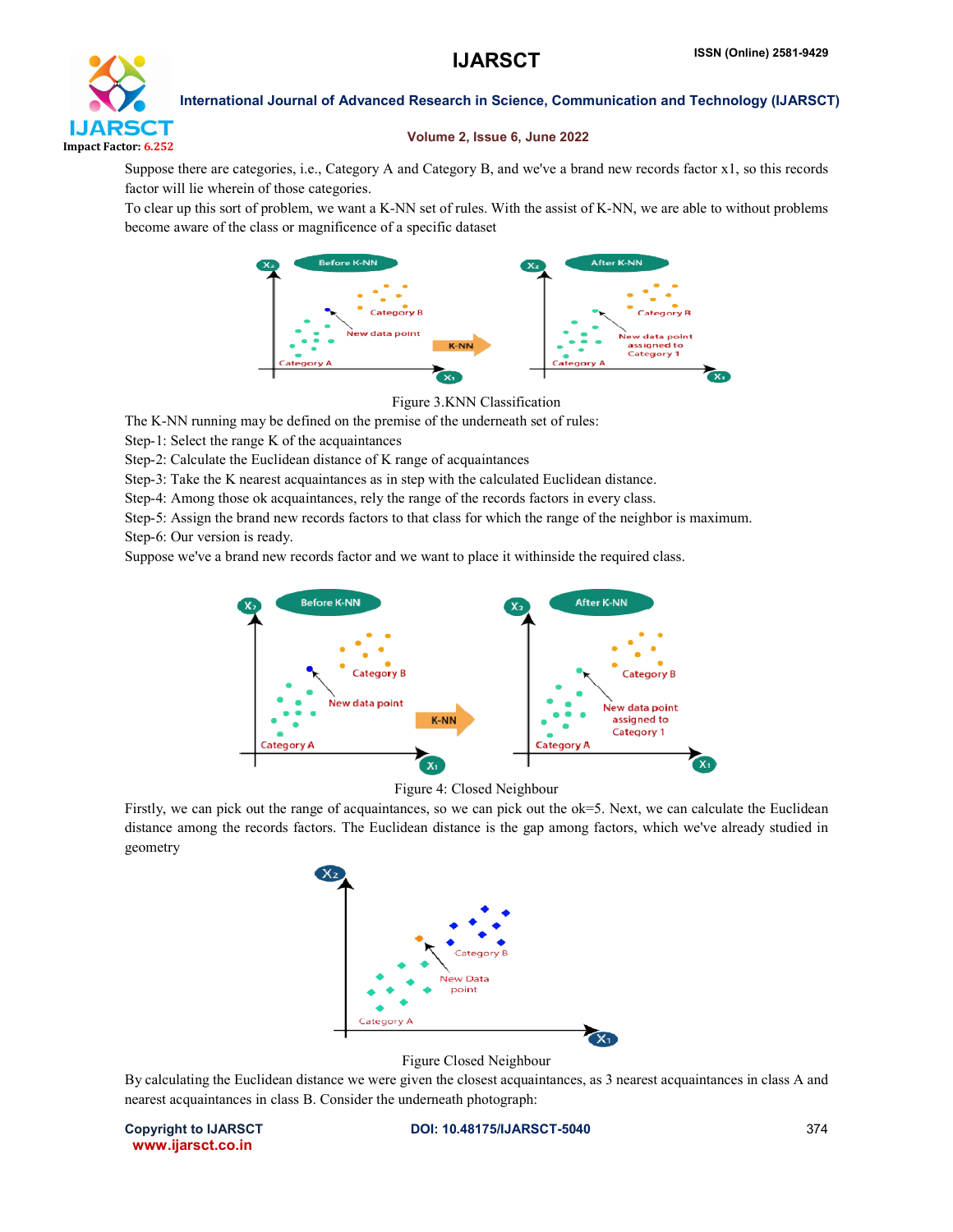# CT Impact Factor: 6.252

International Journal of Advanced Research in Science, Communication and Technology (IJARSCT)



Figure: New Data Point

As we are able to see the three nearest acquaintances are from class A, for this reason this new records factor have to belong to class A. Below are a few factors to recollect at the same time as choosing the cost of K in the K-NN set of rules: There isn't any unique manner to decide the satisfactory cost for "K", so we want to attempt a few values to discover the satisfactory out of them. The maximum favored cost for K is 5. A very low cost for K which includes K=1 or K=2, may be noisy and result in the outcomes of outliers in the version. Large values for K are good, however it is able to discover a few difficulties.

#### B. Decision Trees

Decision trees is one of the ways to display an algorithm. In heart disease, there are several factors such as cigarette, BP, Hypertension, age etc.n The challenge of the decision tree lies in the selection of the root node.This factor used in root node must clearly classify the data. They are non- parametric and they implicitly do feature selection.





Decision Tree is a Supervised gaining knowledge of technique that may be used for each class and Regression problems, however commonly it's miles desired for fixing Classification problems. It is a tree-dependent classifier, in which inner nodes constitute the capabilities of a dataset, branches constitute the selection rules and every leaf node represents the outcome.

In a Decision tree, there are nodes, which can be the Decision Node and Leaf Node. It is known as a selection tree because, much like a tree, it begins offevolved with the basis node, which expands on similarly branches and constructs a tree-like shape.

Below diagram explains the overall shape of a selection tree:

www.ijarsct.co.in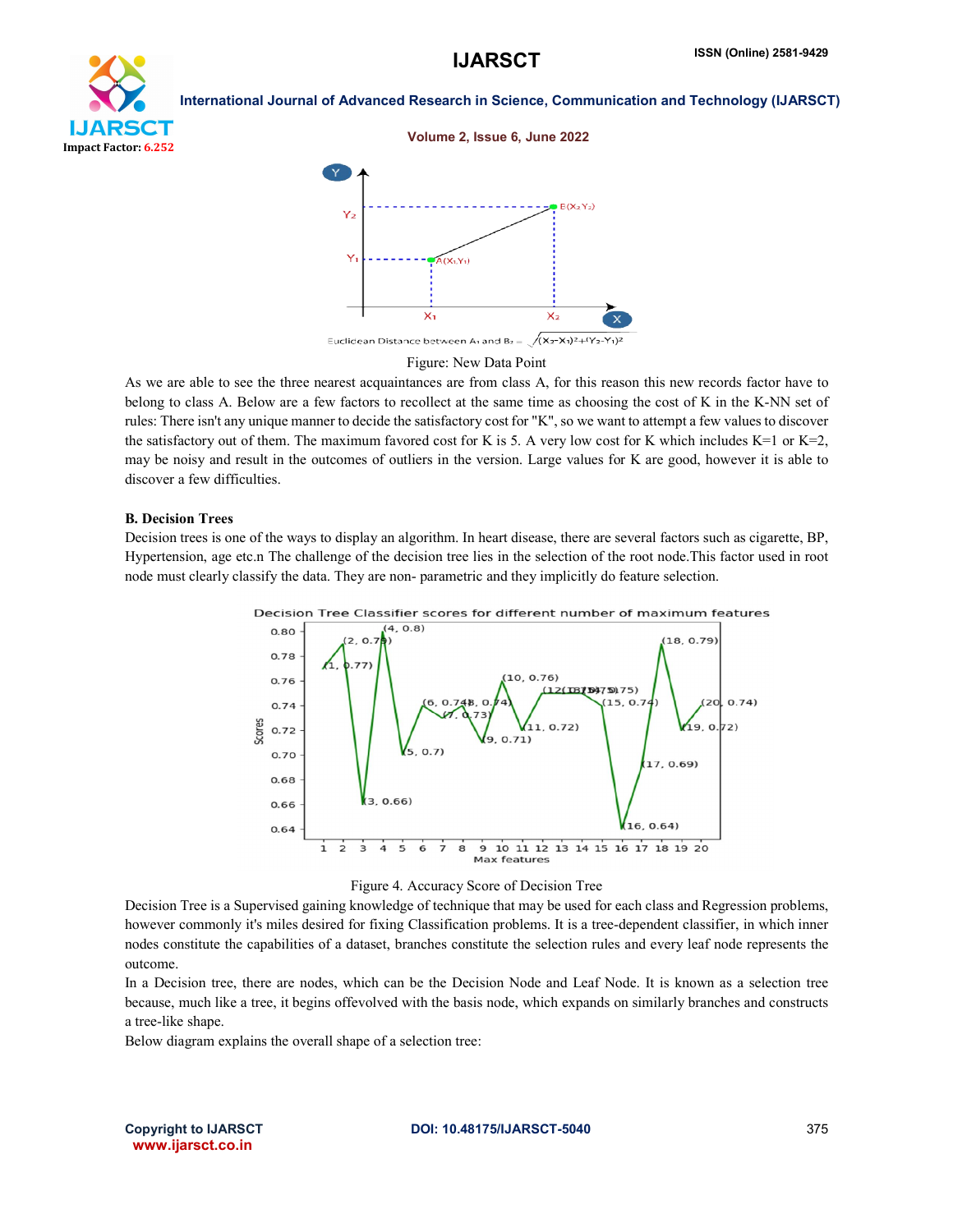# et i Impact Factor: 6.252

International Journal of Advanced Research in Science, Communication and Technology (IJARSCT)





There are diverse algorithms in Machine gaining knowledge of, so deciding on the exceptional set of rules for the given dataset and trouble is the principle factor to bear in mind whilst developing a system gaining knowledge of model.\ Below are the 2 motives for the usage of the Decision tree:

Decision Trees commonly mimic human questioning capacity whilst creating a selection, so it is straightforward to recognize.

The good judgment at the back of the selection tree may be without difficulty understood as it suggests a tree-like shape.

### Decision Tree Terminologies

- Root Node: Root node is from in which the selection tree begins off-evolved. It represents the complete dataset, which similarly receives divided into or greater homogeneous sets.
- Leaf Node: Leaf nodes are the very last output node, and the tree cannot be segregated similarly once you have a leaf node.
- Splitting: Splitting is the technique of dividing the selection node/root node into sub-nodes consistent with the given conditions.
- Branch/Sub Tree: A tree fashioned with the aid of using splitting the tree. For the subsequent node, the set of rules once more compares the characteristic price with the opposite sub-nodes and circulate similarly. It maintains the technique till it reaches the leaf node of the tree.The whole technique may be higher understood the usage of the underneath set of rules:

Step-1: Begin the tree with the basis node, says S, which incorporates the whole dataset.

Step-2: Find the exceptional characteristic withinside the dataset the usage of Attribute Selection Measure (ASM).

Step-3: Divide the S into subsets that incorporates feasible values for the exceptional attributes.

Step-4: Generate the selection tree node, which incorporates the exceptional characteristic.

Step-5: Recursively make new selection timber the usage of the subsets of the dataset created in step -3. Continue this technique till a level is reached in which you can not similarly classify the nodes and known as the very last node as a leaf node.

#### 3.2 Random Forest

Decision trees is one of the ways to display an algorithm.In heart disease, there are several factors such as cigarette, BP, Hypertension, age etc.The challenge of the decision tree lies in the selection of the root node.This factor used in root node must clearly classify the data.They are non- parametric and they implicitly do feature selection.



Figure 5. Accuracy score of Random Forest

www.ijarsct.co.in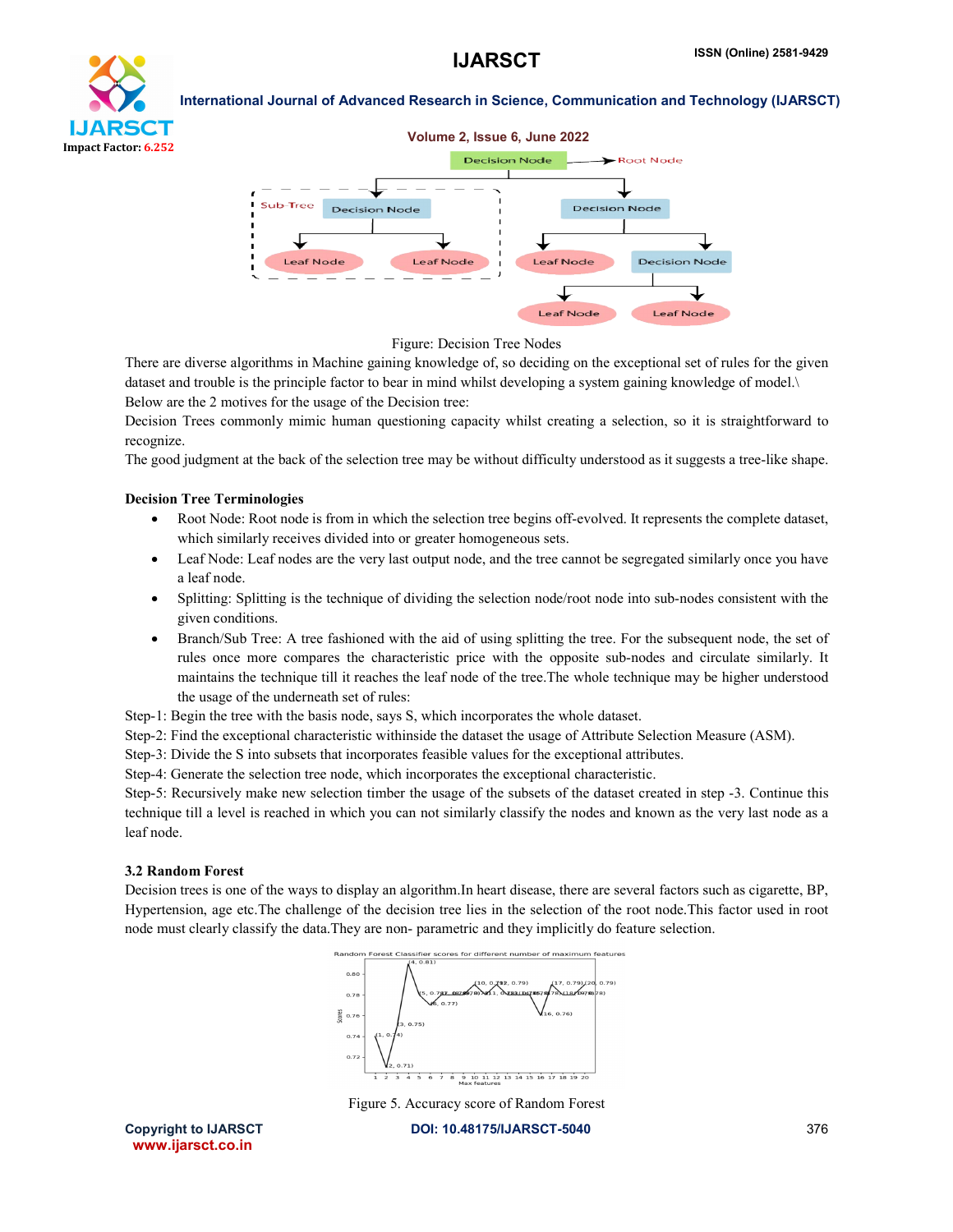

#### Volume 2, Issue 6, June 2022

Random Forest is a famous system getting to know set of rules that belongs to the supervised getting to know technique. It may be used for each Classification and Regression issues in ML. It is primarily based totally at the idea of ensemble getting to know, that's a manner of combining a couple of classifiers to clear up a complicated trouble and to enhance the overall performance of the version. Instead of counting on one choice tree, the random woodland takes the prediction from every tree and primarily based totally on the bulk votes of predictions, and it predicts the very last output. The more quantity of timber withinside the woodland results in better accuracy and forestalls the trouble of overfitting.



Figure: Dataset Split Ratio

The under diagram explains the running of the Random Forest set of rules:

Step-1: Select random K statistics factors from the education set.

Step-2: Build the choice timber related to the chosen statistics factors (Subsets).

Step-3: Choose the quantity N for choice timber which you need to build.

Step-4: Repeat Step 1 & 2.

Step-5: For new statistics factors, discover the predictions of every choice tree, and assign the brand new statistics factors to the class that wins the bulk votes. The running of the set of rules may be higher understood through the under Example: Suppose there may be a dataset that includes a couple of fruit images. So, this dataset is given to the Random woodland classifier. The dataset is split into subsets and given to every choice tree. During the education section, every choice tree produces a prediction result, and whilst a brand new statistics factor occurs, then primarily based totally on the bulk of consequences, the Random Forest classifier predicts the very last choice. Consider the under image:



Figure: Machine Learning

#### IV. RESULT

#### 4.1 Login Module

In This module User able to login into the system to access the other services. Login Module is a portal module that allows users to log in. You can add this module on any module tab to allow users to log in to the system.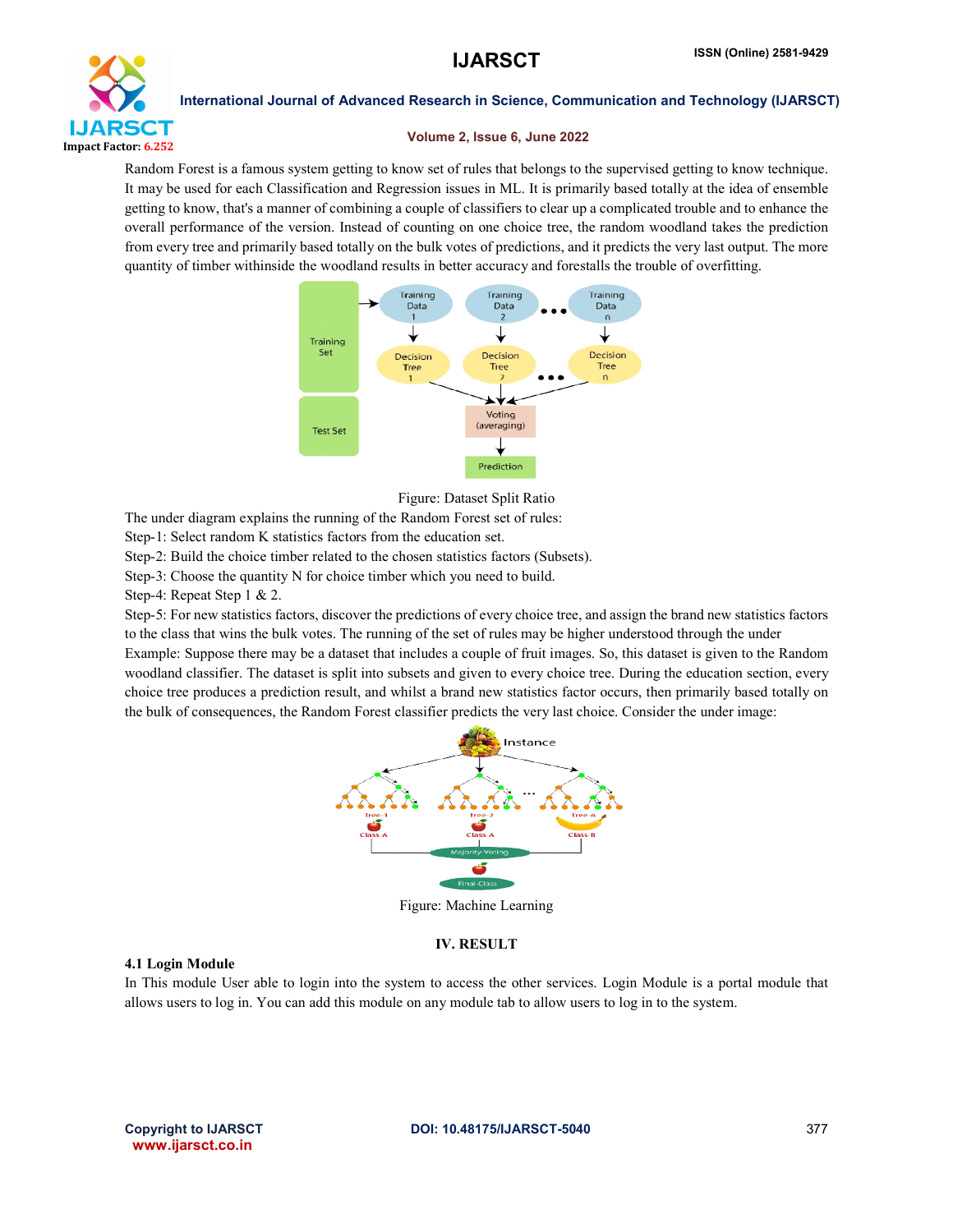

Volume 2, Issue 6, June 2022

International Journal of Advanced Research in Science, Communication and Technology (IJARSCT)



Figure 8. Login Module

#### 4.2 Algorithm Comparison Module

In this module we are going to compare three different (Random Forest Algorithm, Decision tree and k- nearest neighbour) and plot into chart. In this module we are going to check prediction on bulk amount of different user data and check the Accuracy of algorithm.After execution we found below result.

The accuracy of the algorithms is calculated. Theaccuracy results are tabulated as follows:

| Method                  | Method Accuracy |
|-------------------------|-----------------|
| Decision tree           | $81.00\%$       |
| k- nearest neighbour    | 87.00 %         |
| Random Forest Algorithm | 80.77 %         |

The accuracy of K-nearest neighbor algorithm is good when compared to other algorithms and it is best algorithm that fit in this kind of problem.



Figure 9. Algorithm Accuracy Module

#### 4.3 Live Heart Disease Prediction Module

In this module user can able to predict whether he/she has heart disease or not by entering all attributes Value into the interface and get the prediction from the best algorithm that was KNN where we achieves the 87 % accuracy.

www.ijarsct.co.in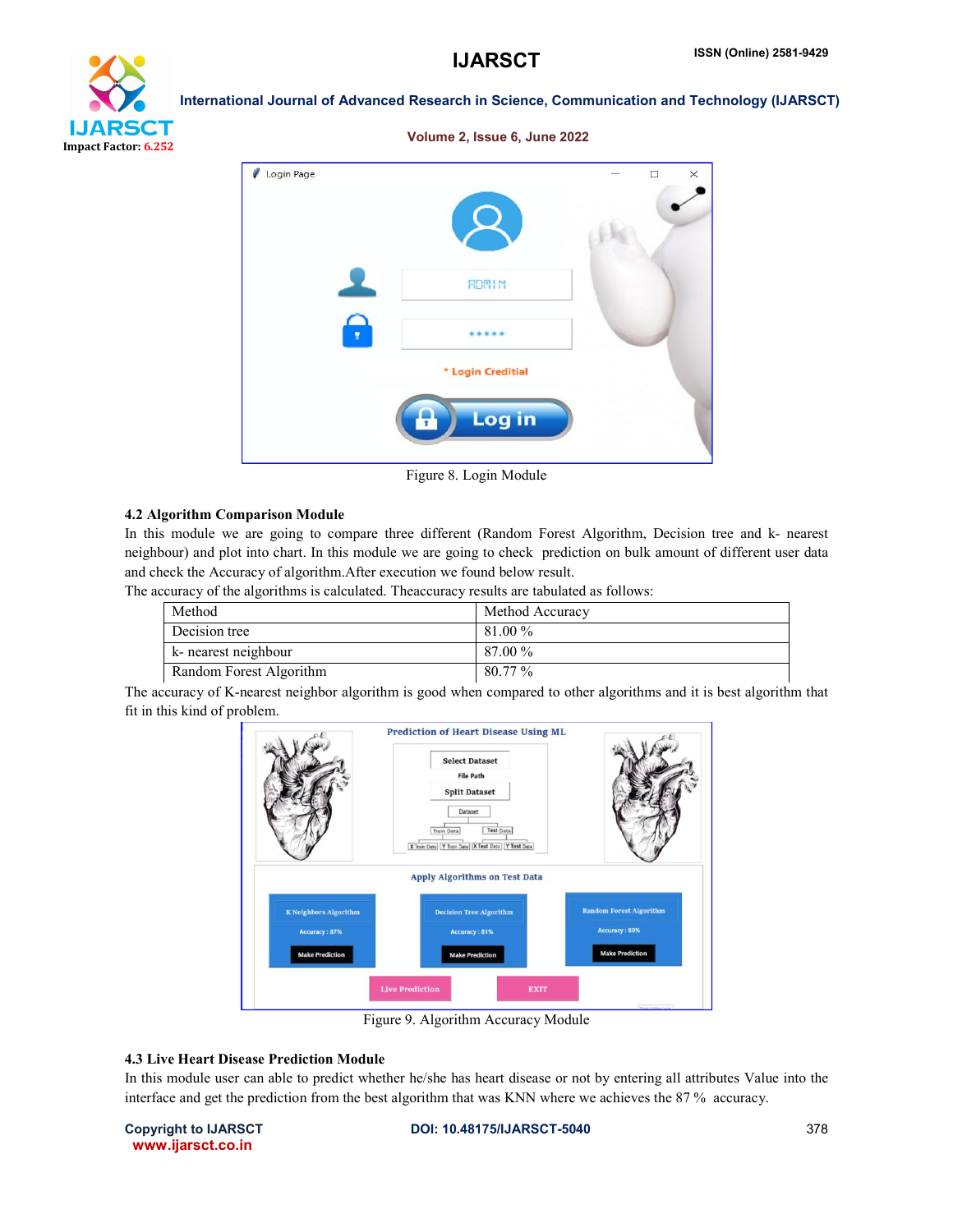



Figure 10. Live Heart Disease Prediction Module

## V. Conclusion

The latest research from the World Health Organization (WHO) document indicates that almost 6,16,000 deaths were encountered because of coronary heart ailment as in reference. Hence, the want for an efficient and correct prediction of coronary heart ailment is on excessive demand. This report offers with diverse strategies related to the type of the coronary heart sicknesses ensuing in correct prediction. The subsequent mission is to enhance the prediction price via way of means of the usage of deep studying strategies which gives a manner for enhancing the survival price for the properly being of mankind. we proposed a technique for coronary heart ailment prediction the usage of gadget studying strategies, those effects confirmed a great accuracy popular for generating a better estimation result. By introducing new proposed Random wooded area type, we discover the hassle of prediction price with out equipment and advise an technique to estimate the coronary heart price and condition. Sample effects of heart rate are to be taken at distinctive ranges of the same subjects, we discover the statistics from the above enter through ML Techniques. Firstly, we introduced a guide vector classifier primarily based totally on datasets.

## **REFERENCES**

- [1]. Deeanna Kelley "Heart Disease: Causes, Prevention, and Current Research" in JCCC Honors Journal
- [2]. Nabil Alshurafa, Costas Sideris, Mohammad Pourhomayoun, Haik Kalantarian, Majid Sarrafzadeh "Remote Health Monitoring Outcome Success Prediction using Baseline and First Month Intervention Data" in IEEE Journal of Biomedical and Health Informatics
- [3]. Ponrathi Athilingam, Bradlee Jenkins, Marcia Johansson, Miguel Labrador "A Mobile Health Intervention to Improve Self-Care in Patients With Heart Failure: Pilot Randomized Control Trial" in JMIR Cardio 2017, vol. 1, issue 2
- [4]. DhafarHamed, Jwan K. Alwan, Mohamed Ibrahim, Mohammad B. Naeem "The Utilisation of Machine Learning Approaches for Medical Data Classification" in Annual Conference on New Trends in Information & Communications Technology Applications - march- 2017
- [5]. Applying k-Nearest Neighbour in Diagnosing Heart Disease Patients Mai Shouman, Tim Turner, and Rob Stocker International Journal of Information and Education Technology, Vol. 2, No. 3, June 2012
- [6]. Amudhavel, J., Padmapriya, S., Nandhini, R., Kavipriya, G., Dhavachelvan, P., Venkatachalapathy, V.S.K., "Recursive ant colony optimization routing in wireless mesh network", (2016) Advances in Intelligent Systems and Computing, 381, pp. 341-351.
- [7]. Alapatt, B.P., Kavitha, A., Amudhavel, J., "A novel encryption algorithm for end to end secured fiber optic communication", (2017) International Journal of Pure and Applied Mathematics, 117 (19 Special Issue), pp. 269-275.

Copyright to IJARSCT DOI: 10.48175/IJARSCT-5040 379 www.ijarsct.co.in [8]. Amudhavel, J., Inbavalli, P., Bhuvaneswari, B., Anandaraj, B., Vengattaraman, T., Premkumar, K., "An